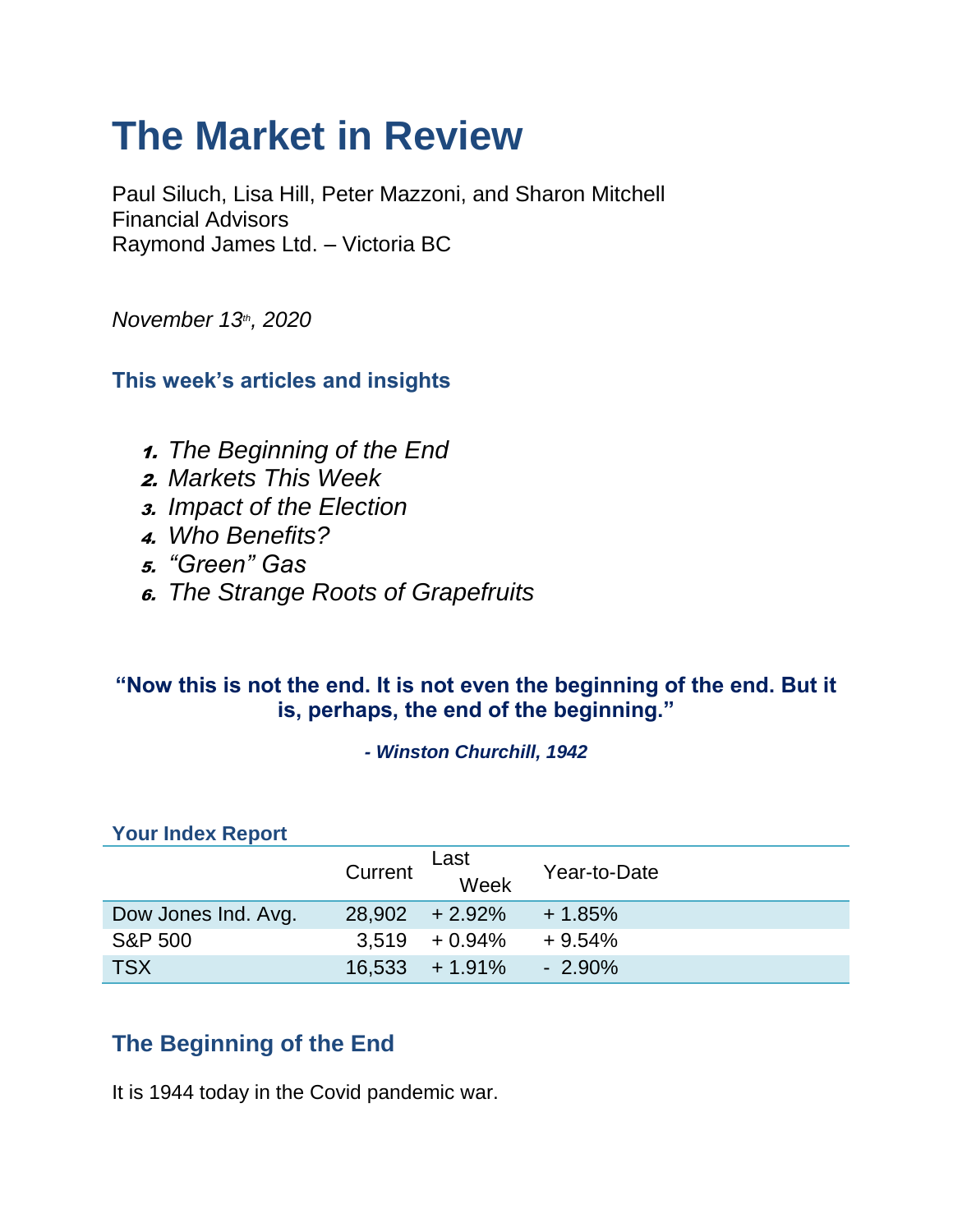In the last six months, scientists have discovered many ways to lower the risks for patients with Covid-19. We have repurposed antiviral drugs that slow its progression and anti-inflammatories to stop the way it makes our bodies react. We have isolated antibodies that kick start our immune systems. Together, these are formidable tools, but they do not give us the victory we all want.

By 1943 in WW2, the Allies had invaded Sicily and chased Rommel out of Africa. The Russians liberated Stalingrad. Germany was being pushed back everywhere, yet we could only dream of a final victory.

It was 1944 when the tide truly changed in Europe. The Allies landed on the beaches of France in June and were in Paris by August and Brussels by September. Victory was no longer a dream but a timeline.

On Monday of this week, Pfizer (**NYSE PFE**) announced that it and its partner BioNTech had achieved a 90% effectiveness rate with its experimental vaccine. This result was far better than had been expected. This is likely to be the first vaccine approved, possibly later this month, with a second vaccine from AstraZeneca (**NYSE AZN**) possibly approved in December. There may be even more.

Messenger RNA, or mRNA, is the novel method being used to create this new vaccine. It is fast, safe, and can potentially be used against any virus in the future like a Lego building block. Just pop a new virus template in and you have a new vaccine in months.

*Renowned virologist Larry Corey of the Vaccine and Infectious Disease Division at the Fred Hutchinson Cancer Research Center has spent the last three decades leading the search for a vaccine against the virus that causes AIDS. He's never seen an inoculation developed for a new bug in under five years, let alone one. "It's never happened before, never, not even close," he says. "It's just an amazing accomplishment of science."*

- Wired Magazine

But it is still 1944, remember. The war did not end until 1945.

A massive German offensive named the Battle of the Bulge in December put the allies back on their heels for a month with thousands of casualties. There were other furious battles throughout Europe and on the border of Poland against the Russians as Germany retreated. This is where we are now. Daily new cases now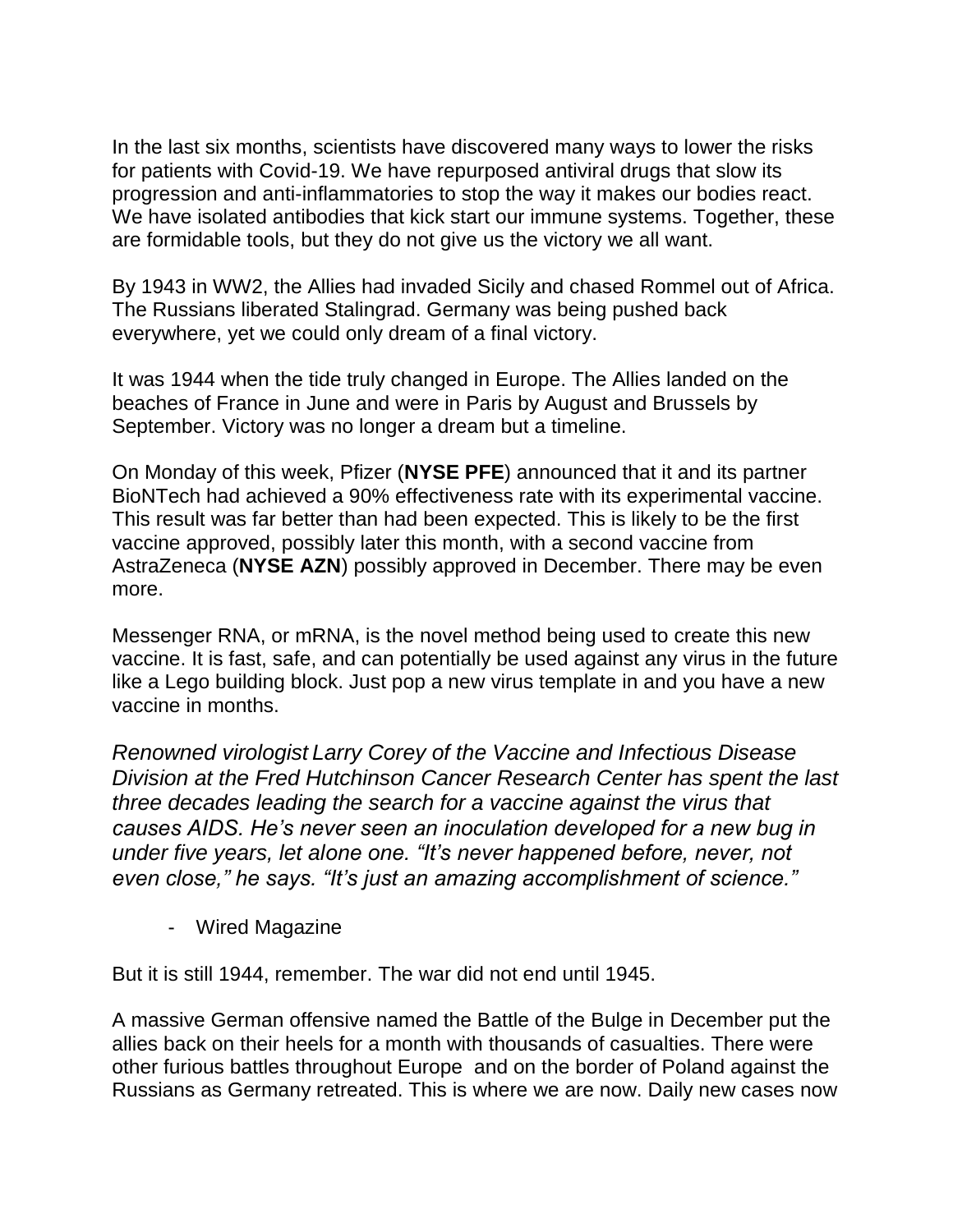far exceed those seen in March in both Canada and the US, although deaths are lower thanks to new treatments and methods. Lockdowns slowed the advance, but a virus is very hard to stop in an open society. As incoming president Biden says, there are still dark months ahead.

This new vaccine, when it is approved, requires -70C freezing to store and ship it. Very few companies make freezers which maintain such low temperatures, so they will have to be built by the thousands, and quickly. Hotter and poorer countries may have to wait for one of the 60 other vaccines now in development. Most of these are made using older technologies, like dead virus particles, but they can be freeze-died and shipped at room temperature.

The good news is that the end is in sight. Finally.

### **Markets This Week**

Markets surged this week on the impact of the U.S. election (more on that below) and the vaccine news. Our call of *Better Weather Ahead* in our last letter on October 29<sup>th</sup> was one of our more timely ones. Sentiment had reached very low levels, as fears of a contested election and a Blue Wave of democratic tax hikes was imminent. We didn't buy it, and said instead that better times were ahead.

Indeed they were. The "back to normal" stocks soared:

CVS Pharmacy +25.6% Suncor Energy +29.15% Molson Coors +28.22%

While the "pandemic forever" stocks suffered:

UPS +2.08% Amazon - 5.48% Zoom -23.21%

### **Impact of the Election**

While the victor of the U.S. election has not yet been officially declared, it is probably safe to say that President Biden is in and President Trump is out. Markets breathed a sigh of relief that the term of this century's most unpredictable president is over, and are looking forward to a calmer period.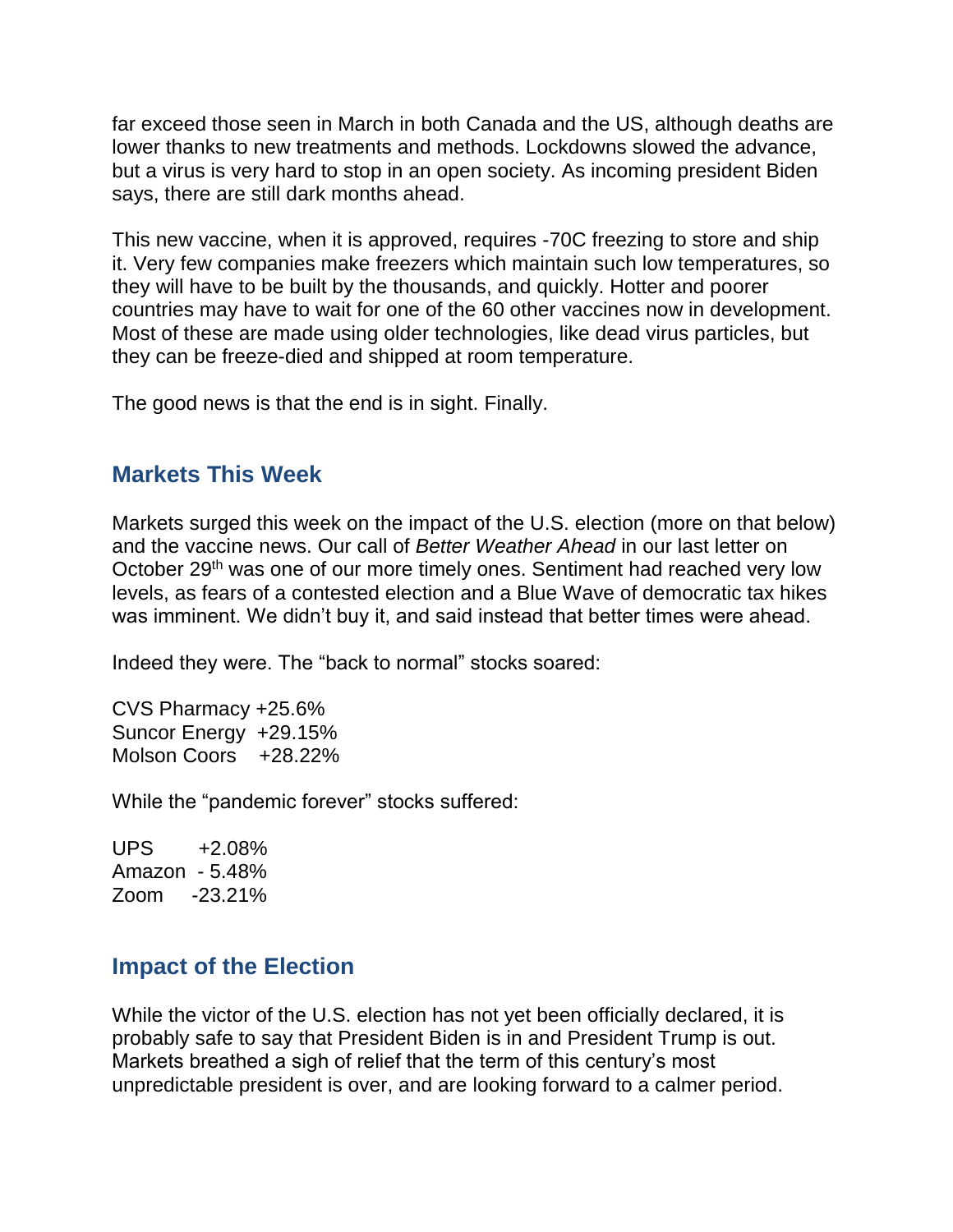However, the Blue Wave of Democratic triumph did not appear, and that was an equally big concern to markets. The end result will likely be a Democratic presidency with a barely-Republican Senate and a barely-Democratic House of Representatives. This means the threat of large tax hikes is off the table, as are suggestions of new statehood for Puerto Rico and D.C., and the extreme elements of the Green New Deal.

The reality is that the United States is a centrist nation and this election resulted in the most centrist of results.

In our October 22<sup>nd</sup> webinar, we highlighted that the best market returns came during the 2-year periods with a Democratic president and a split house. This is exactly what occurred and may help explain the market's jubilation.



### Returns based on government control

Source: RBC GAM, Bloomberg. S&P 500 return (USD) November 6, 1928 to October 6, 2020. Returns attributed to governments immediately after election and accounts for changes in government control following mid-term elections. Sweep accounts for period where president's party controls congress. Opposing Congress accounts for period where the opposing party<br>of the president controls congress. Split

### **Who Benefits?**

Both allies and enemies of the U.S. benefit from the election result. Allies - Canada and Europe – can look forward to less insults and fewer spurious tariffs. Enemies, such as China, can look forward to actual negotiations over issues that haven't gone away with President Trump, but can perhaps be dealt with through a calmer tone.

For example, China may allow more global financial companies, such as Visa (**NYSE V**), MasterCard (**NYSE MA**), and the global banks, into its local economy,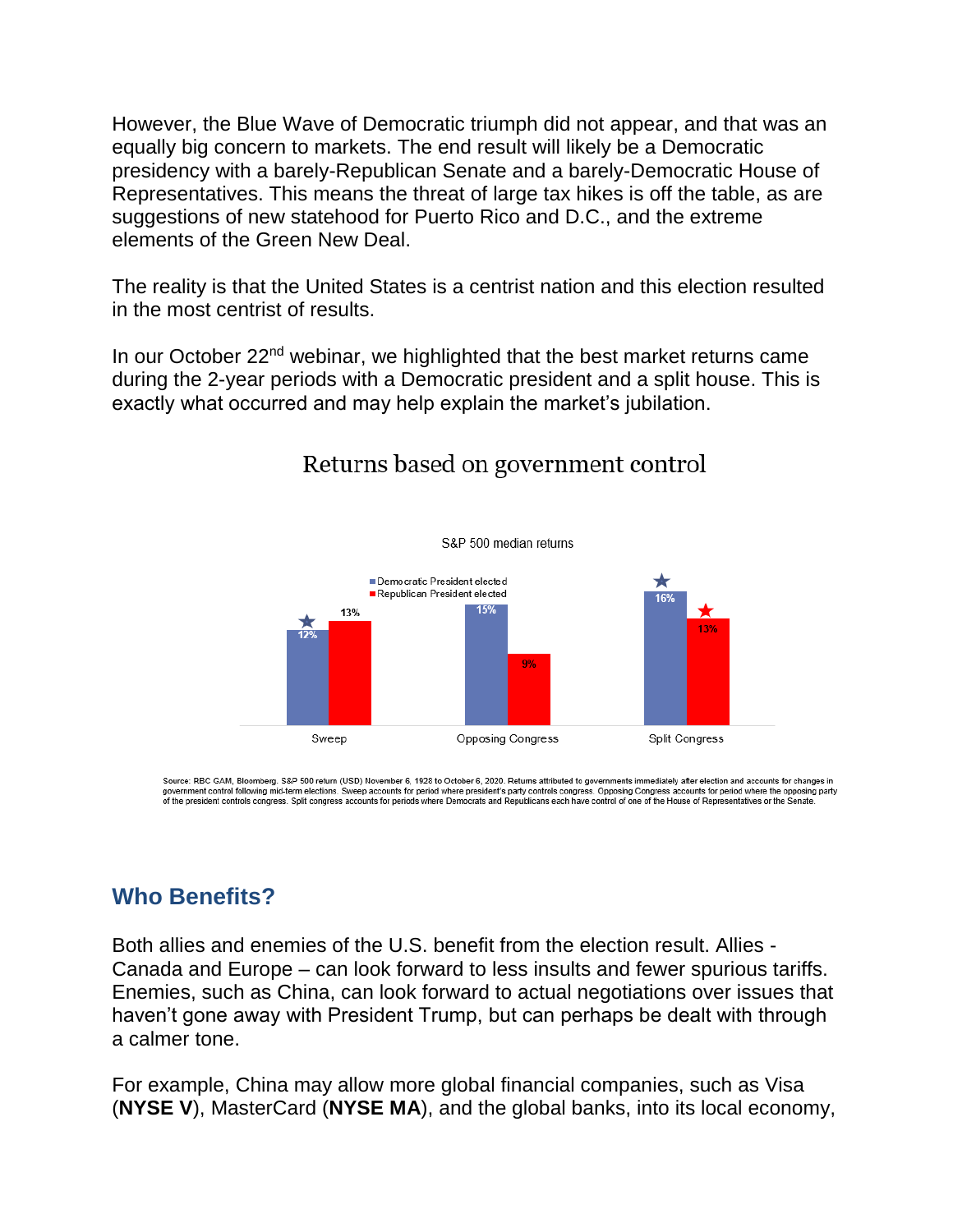something that has been mostly prohibited in the past. Could we see less propaganda against companies such as Nike (**NYSE NKE**) and Apple (**NASDAQ AAPL**), and maybe even a large order of Boeing (**NYSE BA**) jets? All of these would be seen as olive branches to restart a healthier trading relationship.

We believe that 2021 will be the Year of the Vaccine and all the companies that will benefit from a reopening of the economy. Many of these stocks took a big step forward on Monday, when the successful data from the vaccine was announced, but they could have a lot further to go.

For example, Air Canada (**TSX AC).** This is not a recommendation to buy the shares of any airline (Warren Buffett once famously quipped that the entire industry had lost money since the Wright Brothers took their first flight), but as an example of a company very levered to a normalized economy. Air Canada shares stopped falling months ago even as news worsened. This is often a "tell" that the worst is behind us.

Even after a 30% rise this month, the shares are still 60% below their peak in January.



**"Green" Gas**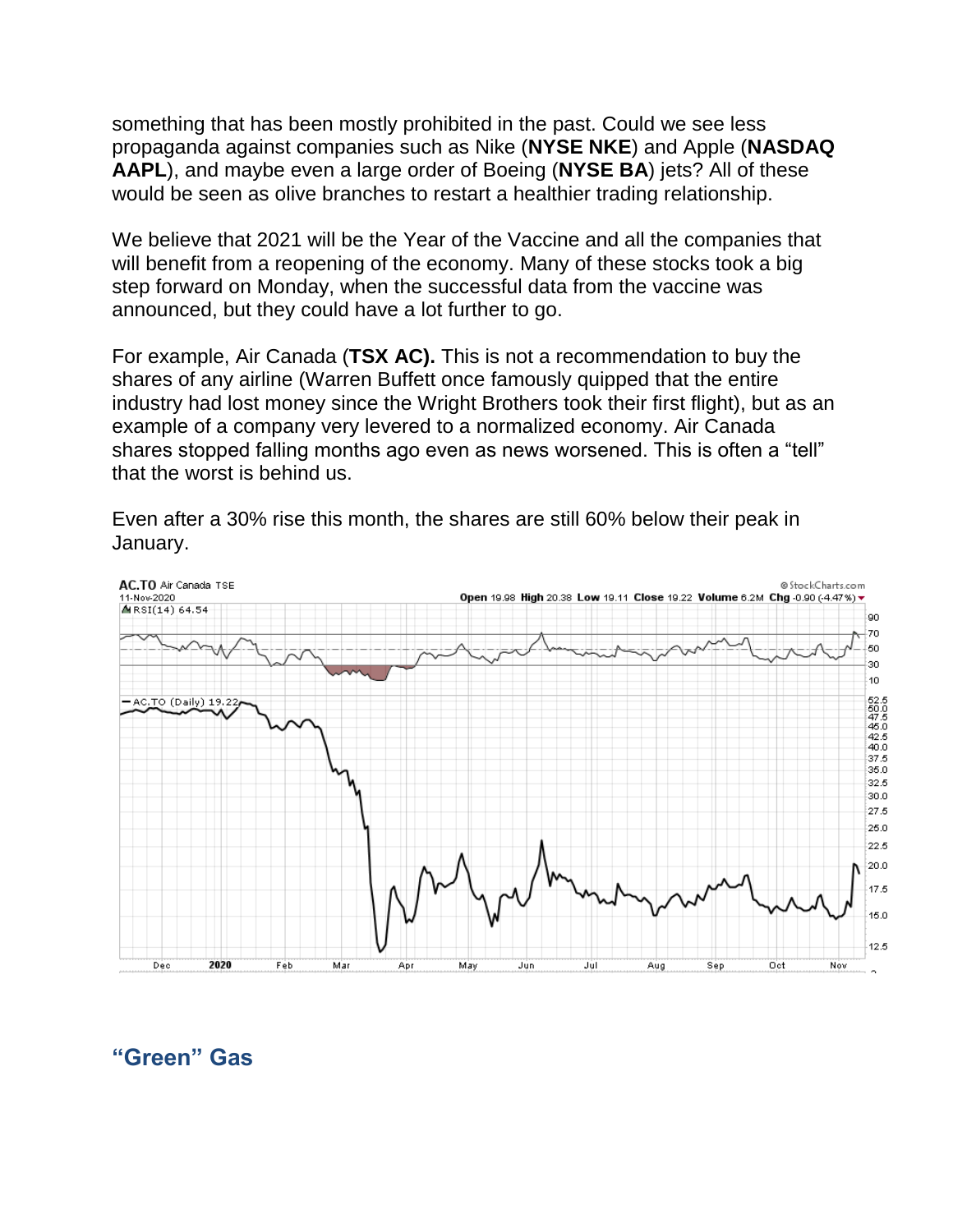When people today mention green vehicles, they probably think of Tesla's electric cars (**NASDAQ TSLA**). Tesla is the world leader in battery-driven cars, making Elon Musk one of the wealthiest people on Earth.

However, batteries can only hold so much power, and they take hours for a full charge. This means some jobs – like long-haul trucking – are not costcompetitive for electric vehicles yet.

An old-but-new technology is the fuel cell, which uses hydrogen as its fuel source. Hydrogen reacts with oxygen in the air and, in the process, energy and water are the result. This makes hydrogen one of the cleanest fuels in existence. You can store it like natural gas in a canister, meaning everything from trucks to forklifts can burn a tankful for days.

Canada was a leader in fuel cell technology way back in 2000, when a company called Ballard Power (**NASDAQ BLDP**) was the Tesla of its day. Fuel cells never lived up to their hype, however, and the \$100 stock fell below \$2.

Today, however, thanks to a renewed push for lower carbon emissions, the hydrogen economy has come roaring back. Like batteries, however, hydrogen faces some tricky challenges. For example, to make it, you have use energy to "crack" water in half to oxygen and hydrogen, or to break up a molecule of natural gas into hydrogen. Most energy to make hydrogen today comes from coal and natural gas – not the cleanest way to make clean fuel. The ideal way to create hydrogen would be to use a nuclear reactor to crack water into oxygen and hydrogen.

Thanks to abundant supplies of natural gas and plentiful hydroelectric power, Canada is one of the lowest-cost producers in the world of hydrogen today. TC Energy (**TSX TC** – the old TransCanada Pipelines) and Enbridge (**TSX ENB**) both have hydrogen facilities on the go, in addition to their wind projects. They see this as a path to lowering their own carbon emissions in the future. BP (**NYSE BP**) is another conventional energy company with hydrogen dreams. They plan to convert an old oil refinery to a hydrogen plant using wind energy.

#### **[https://uk.reuters.com/article/uk-bp-orsted-hydrogen/bp-orsted-launch](https://uk.reuters.com/article/uk-bp-orsted-hydrogen/bp-orsted-launch-green-hydrogen-project-at-german-oil-refinery-idUKKBN27Q0S6)[green-hydrogen-project-at-german-oil-refinery-idUKKBN27Q0S6](https://uk.reuters.com/article/uk-bp-orsted-hydrogen/bp-orsted-launch-green-hydrogen-project-at-german-oil-refinery-idUKKBN27Q0S6)**

For now, good old gasoline is still the cheapest vehicle fuel source, once you add in the costs of making it, shipping it, and storing it. Hydrogen is not yet competitive, but the environmental advantages will likely push more energy consumption in this direction in the years ahead.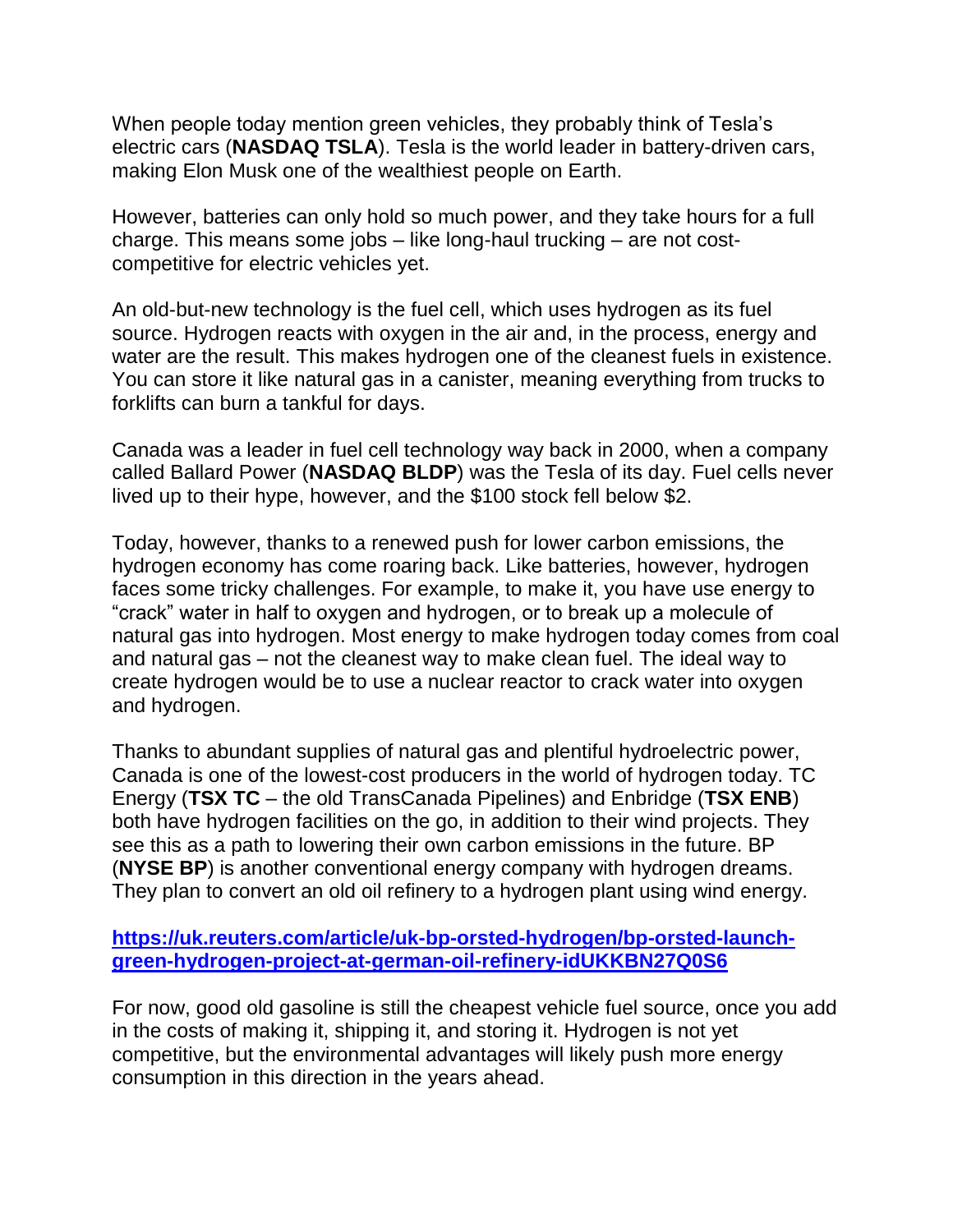When you think green, it isn't just electric anymore.

### **The Strange Roots of Grapefruits**

As we age, we take more medications. And as we age, we also change our diets to include more fruits and vegetables. One fruit some of you may have noticed mentioned on drug labels is grapefruit because of the way it interacts with antiseizure and blood pressure medications, for example.

It turns out, grapefruit is a unique fruit with very unique properties. There are hundreds of medications it may affect simply because of what it does to enzymes in our stomachs.

If you like grapefruit and a good read, have a look at this Atlas Obscura article. We thought grapefruit was just the red-headed stepchild of the citrus family, but it may be the most interesting of the bunch.

<https://www.atlasobscura.com/articles/grapefruit-history-and-drug-interactions>

## *Thank you for your referrals this month! They are always handled with great care and discretion.*

#### **[http://www.dividendvaluepartners.com](https://eur04.safelinks.protection.outlook.com/?url=https%3A%2F%2Furldefense.proofpoint.com%2Fv2%2Furl%3Fu%3Dhttps-3A__nam11.safelinks.protection.outlook.com_-3Furl-3Dhttps-253A-252F-252Furldefense.proofpoint.com-252Fv2-252Furl-253Fu-253Dhttp-2D3A-5F-5Fwww.dividendvaluepartners.com-2526d-253DDwMFAw-2526c-253DK3dQCUGiI1B95NJ6cl3GoyhMW2dvBOfimZA-2D83UXll0-2526r-253D-5F6MBBSGYsFznIBwslhTiqBKEz4pHUCTd-5F9tbh-5FEpUMY-2526m-253DscBAtuMDuWZwK1IVr5YXjdB6aRS-2DfaGHAMq3jOn6sJU-2526s-253DenZqe4ZgcjH-5F33x5dT-2DvZq9A37d4AhNkXvjc6AbmYww-2526e-253D-26data-3D02-257C01-257C-257Cc172461ecbee4482512908d85e8192cf-257C84df9e7fe9f640afb435aaaaaaaaaaaa-257C1-257C0-257C637363258183615686-26sdata-3DewMvepveEmLgP7SL0jTlvLtATqW9IhbJ2C3UL0Em04c-253D-26reserved-3D0%26d%3DDwMF-g%26c%3DK3dQCUGiI1B95NJ6cl3GoyhMW2dvBOfimZA-83UXll0%26r%3D_6MBBSGYsFznIBwslhTiqBKEz4pHUCTd_9tbh_EpUMY%26m%3D7qOaEnVxLdGuCP74qXGTNk9xkBSFm8R3CYYmRfTv9PQ%26s%3DW8OEBAbaLee5suYwpNsPIikduscCx0SIuOWzAWRhAvc%26e%3D&data=02%7C01%7C%7C8a16eb9ab3cc4e585bab08d86b14e24b%7C84df9e7fe9f640afb435aaaaaaaaaaaa%7C1%7C0%7C637377085227534400&sdata=zzJlT4ayZo7AuSbfVFBCALNa%2FJqw6uhZi8Xlc7hQZtE%3D&reserved=0)**

We thank you for your business and your referrals and we hope you find our site user friendly and informative. We welcome your comments.

#### **How to contact us:**

[paul.siluch@raymondjames.ca](https://eur04.safelinks.protection.outlook.com/?url=https%3A%2F%2Furldefense.proofpoint.com%2Fv2%2Furl%3Fu%3Dhttps-3A__nam11.safelinks.protection.outlook.com_-3Furl-3Dhttps-253A-252F-252Fowa-2Dkel.raymondjames.ca-252Fowa-252Fredir.aspx-253FSURL-253Dz0BxOCXDlQ-2DAad1f-5Fa9igaARxm5Rd1VXE7UcmD4mZ3IZiacj7DPTCG0AYQBpAGwAdABvADoAcABhAHUAbAAuAHMAaQBsAHUAYwBoAEAAcgBhAHkAbQBvAG4AZABqAGEAbQBlAHMALgBjAGEA-2526URL-253Dmailto-25253apaul.siluch-252540raymondjames.ca-26data-3D02-257C01-257C-257Cc172461ecbee4482512908d85e8192cf-257C84df9e7fe9f640afb435aaaaaaaaaaaa-257C1-257C0-257C637363258183625679-26sdata-3DHJ7PtuamH3ey-252Bis0LQS7WLUtHpHoAnxnHrYxprmWKn4-253D-26reserved-3D0%26d%3DDwMF-g%26c%3DK3dQCUGiI1B95NJ6cl3GoyhMW2dvBOfimZA-83UXll0%26r%3D_6MBBSGYsFznIBwslhTiqBKEz4pHUCTd_9tbh_EpUMY%26m%3D7qOaEnVxLdGuCP74qXGTNk9xkBSFm8R3CYYmRfTv9PQ%26s%3DTKyIHrHn9jy3BGThbM3t6qa96Jt8NZSlnsJ21h5JIRM%26e%3D&data=02%7C01%7C%7C8a16eb9ab3cc4e585bab08d86b14e24b%7C84df9e7fe9f640afb435aaaaaaaaaaaa%7C1%7C0%7C637377085227544398&sdata=JNWyFZFoob4Jy6fPXmZiln9HSChMixeL83naEfwOpMM%3D&reserved=0) [lisa.hill@raymondjames.ca](https://eur04.safelinks.protection.outlook.com/?url=https%3A%2F%2Furldefense.proofpoint.com%2Fv2%2Furl%3Fu%3Dhttps-3A__nam11.safelinks.protection.outlook.com_-3Furl-3Dhttps-253A-252F-252Fowa-2Dkel.raymondjames.ca-252Fowa-252Fredir.aspx-253FSURL-253DglaBgdTdxPMFpiw4eumg-2DPzZXpo9vJyObrXLs1TKtIAZiacj7DPTCG0AYQBpAGwAdABvADoAbABpAHMAYQAuAGgAaQBsAGwAQAByAGEAeQBtAG8AbgBkAGoAYQBtAGUAcwAuAGMAYQA.-2526URL-253Dmailto-25253alisa.hill-252540raymondjames.ca-26data-3D02-257C01-257C-257Cc172461ecbee4482512908d85e8192cf-257C84df9e7fe9f640afb435aaaaaaaaaaaa-257C1-257C0-257C637363258183625679-26sdata-3DlqUdr0V-252Bbj4LaURrM2MSPIDvGfk5bLYx0U1BkRoTrH4-253D-26reserved-3D0%26d%3DDwMF-g%26c%3DK3dQCUGiI1B95NJ6cl3GoyhMW2dvBOfimZA-83UXll0%26r%3D_6MBBSGYsFznIBwslhTiqBKEz4pHUCTd_9tbh_EpUMY%26m%3D7qOaEnVxLdGuCP74qXGTNk9xkBSFm8R3CYYmRfTv9PQ%26s%3Dc8alCSC-b4YnoP6-1kuPw_KdDfdlIvu8oQ_wi3WtrQw%26e%3D&data=02%7C01%7C%7C8a16eb9ab3cc4e585bab08d86b14e24b%7C84df9e7fe9f640afb435aaaaaaaaaaaa%7C1%7C0%7C637377085227554394&sdata=JD%2BrCiopwCPkaqqVwSvi1mS1%2BcEvr2qDmRTjzzF4npk%3D&reserved=0) [peter.mazzoni@raymondjames.ca](https://eur04.safelinks.protection.outlook.com/?url=https%3A%2F%2Furldefense.proofpoint.com%2Fv2%2Furl%3Fu%3Dhttps-3A__nam11.safelinks.protection.outlook.com_-3Furl-3Dhttps-253A-252F-252Fowa-2Dkel.raymondjames.ca-252Fowa-252Fredir.aspx-253FSURL-253D3c7mDL9-2DcZxYXt7CvkOu20QVFy1WCaDQxUZ3BQE6vecZiacj7DPTCG0AYQBpAGwAdABvADoAcABlAHQAZQByAC4AbQBhAHoAegBvAG4AaQBAAHIAYQB5AG0AbwBuAGQAagBhAG0AZQBzAC4AYwBhAA..-2526URL-253Dmailto-25253apeter.mazzoni-252540raymondjames.ca-26data-3D02-257C01-257C-257Cc172461ecbee4482512908d85e8192cf-257C84df9e7fe9f640afb435aaaaaaaaaaaa-257C1-257C0-257C637363258183635674-26sdata-3D1suYGaoqcgH5k419ERrAlAGzpG-252BufP-252FAE-252FdOZxq8Cus-253D-26reserved-3D0%26d%3DDwMF-g%26c%3DK3dQCUGiI1B95NJ6cl3GoyhMW2dvBOfimZA-83UXll0%26r%3D_6MBBSGYsFznIBwslhTiqBKEz4pHUCTd_9tbh_EpUMY%26m%3D7qOaEnVxLdGuCP74qXGTNk9xkBSFm8R3CYYmRfTv9PQ%26s%3Dmwchq7c2WnuY-oLgiUBkMdFmrEXBtoSxe2YfSBkWXZU%26e%3D&data=02%7C01%7C%7C8a16eb9ab3cc4e585bab08d86b14e24b%7C84df9e7fe9f640afb435aaaaaaaaaaaa%7C1%7C0%7C637377085227564389&sdata=VGxXSMYaOoINFeTp9mK0bEQdNoeg7gewByIWz64OZjE%3D&reserved=0) [sharonmitchell@raymondjames.ca](mailto:sharonmitchell@raymondjames.ca)

(250) 405-2417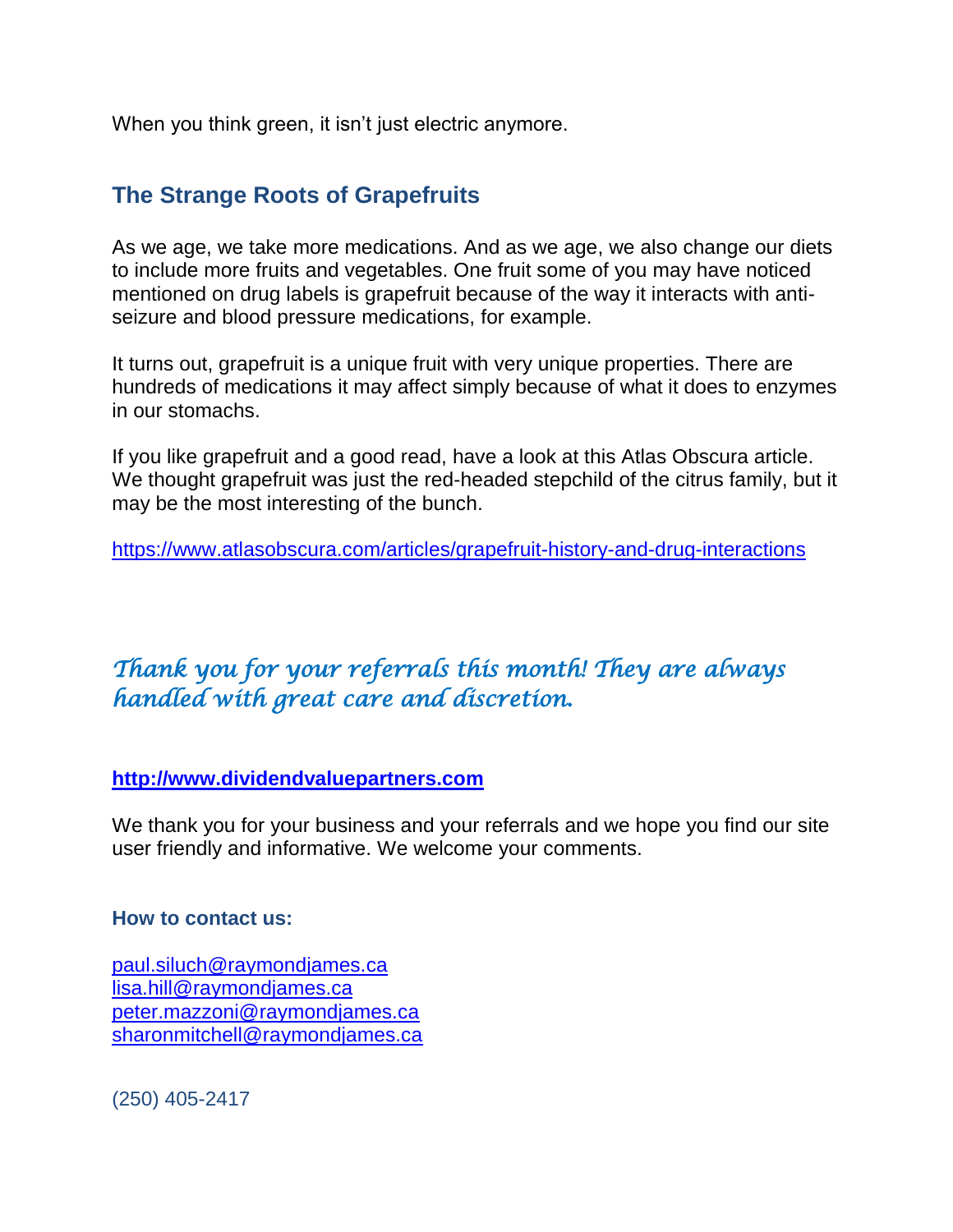#### *Disclaimers*

*[The information contained in this newsletter was obtained from sources believed to be reliable, however, we cannot](https://eur04.safelinks.protection.outlook.com/?url=https%3A%2F%2Furldefense.proofpoint.com%2Fv2%2Furl%3Fu%3Dhttps-3A__nam11.safelinks.protection.outlook.com_-3Furl-3Dhttps-253A-252F-252Fowa-2Dkel.raymondjames.ca-252Fowa-252Fredir.aspx-253FSURL-253Dz0BxOCXDlQ-2DAad1f-5Fa9igaARxm5Rd1VXE7UcmD4mZ3IZiacj7DPTCG0AYQBpAGwAdABvADoAcABhAHUAbAAuAHMAaQBsAHUAYwBoAEAAcgBhAHkAbQBvAG4AZABqAGEAbQBlAHMALgBjAGEA-2526URL-253Dmailto-25253apaul.siluch-252540raymondjames.ca-26data-3D02-257C01-257C-257Cc172461ecbee4482512908d85e8192cf-257C84df9e7fe9f640afb435aaaaaaaaaaaa-257C1-257C0-257C637363258183635674-26sdata-3DYxnEd1j-252BPKZ7O-252BaYYWd4rEqnA-252FsZJqXh5i43hxevA-252Bk-253D-26reserved-3D0%26d%3DDwMF-g%26c%3DK3dQCUGiI1B95NJ6cl3GoyhMW2dvBOfimZA-83UXll0%26r%3D_6MBBSGYsFznIBwslhTiqBKEz4pHUCTd_9tbh_EpUMY%26m%3D7qOaEnVxLdGuCP74qXGTNk9xkBSFm8R3CYYmRfTv9PQ%26s%3DnStAVPWry0CYI3VlF6rPrM0m6uEmVBMWcLnjvw4FcOQ%26e%3D&data=02%7C01%7C%7C8a16eb9ab3cc4e585bab08d86b14e24b%7C84df9e7fe9f640afb435aaaaaaaaaaaa%7C1%7C0%7C637377085227564389&sdata=%2FLT3okCUEtYywPn6lfOt69zF22qRd1eEUeVCI%2FhVHyE%3D&reserved=0)  represent that it is accurate or complete. [It is provided as a general source of information and should not be](https://eur04.safelinks.protection.outlook.com/?url=https%3A%2F%2Furldefense.proofpoint.com%2Fv2%2Furl%3Fu%3Dhttps-3A__nam11.safelinks.protection.outlook.com_-3Furl-3Dhttps-253A-252F-252Fowa-2Dkel.raymondjames.ca-252Fowa-252Fredir.aspx-253FSURL-253Dz0BxOCXDlQ-2DAad1f-5Fa9igaARxm5Rd1VXE7UcmD4mZ3IZiacj7DPTCG0AYQBpAGwAdABvADoAcABhAHUAbAAuAHMAaQBsAHUAYwBoAEAAcgBhAHkAbQBvAG4AZABqAGEAbQBlAHMALgBjAGEA-2526URL-253Dmailto-25253apaul.siluch-252540raymondjames.ca-26data-3D02-257C01-257C-257Cc172461ecbee4482512908d85e8192cf-257C84df9e7fe9f640afb435aaaaaaaaaaaa-257C1-257C0-257C637363258183635674-26sdata-3DYxnEd1j-252BPKZ7O-252BaYYWd4rEqnA-252FsZJqXh5i43hxevA-252Bk-253D-26reserved-3D0%26d%3DDwMF-g%26c%3DK3dQCUGiI1B95NJ6cl3GoyhMW2dvBOfimZA-83UXll0%26r%3D_6MBBSGYsFznIBwslhTiqBKEz4pHUCTd_9tbh_EpUMY%26m%3D7qOaEnVxLdGuCP74qXGTNk9xkBSFm8R3CYYmRfTv9PQ%26s%3DnStAVPWry0CYI3VlF6rPrM0m6uEmVBMWcLnjvw4FcOQ%26e%3D&data=02%7C01%7C%7C8a16eb9ab3cc4e585bab08d86b14e24b%7C84df9e7fe9f640afb435aaaaaaaaaaaa%7C1%7C0%7C637377085227564389&sdata=%2FLT3okCUEtYywPn6lfOt69zF22qRd1eEUeVCI%2FhVHyE%3D&reserved=0)  [considered personal investment advice or solicitation to buy or sell securities.](https://eur04.safelinks.protection.outlook.com/?url=https%3A%2F%2Furldefense.proofpoint.com%2Fv2%2Furl%3Fu%3Dhttps-3A__nam11.safelinks.protection.outlook.com_-3Furl-3Dhttps-253A-252F-252Fowa-2Dkel.raymondjames.ca-252Fowa-252Fredir.aspx-253FSURL-253Dz0BxOCXDlQ-2DAad1f-5Fa9igaARxm5Rd1VXE7UcmD4mZ3IZiacj7DPTCG0AYQBpAGwAdABvADoAcABhAHUAbAAuAHMAaQBsAHUAYwBoAEAAcgBhAHkAbQBvAG4AZABqAGEAbQBlAHMALgBjAGEA-2526URL-253Dmailto-25253apaul.siluch-252540raymondjames.ca-26data-3D02-257C01-257C-257Cc172461ecbee4482512908d85e8192cf-257C84df9e7fe9f640afb435aaaaaaaaaaaa-257C1-257C0-257C637363258183635674-26sdata-3DYxnEd1j-252BPKZ7O-252BaYYWd4rEqnA-252FsZJqXh5i43hxevA-252Bk-253D-26reserved-3D0%26d%3DDwMF-g%26c%3DK3dQCUGiI1B95NJ6cl3GoyhMW2dvBOfimZA-83UXll0%26r%3D_6MBBSGYsFznIBwslhTiqBKEz4pHUCTd_9tbh_EpUMY%26m%3D7qOaEnVxLdGuCP74qXGTNk9xkBSFm8R3CYYmRfTv9PQ%26s%3DnStAVPWry0CYI3VlF6rPrM0m6uEmVBMWcLnjvw4FcOQ%26e%3D&data=02%7C01%7C%7C8a16eb9ab3cc4e585bab08d86b14e24b%7C84df9e7fe9f640afb435aaaaaaaaaaaa%7C1%7C0%7C637377085227564389&sdata=%2FLT3okCUEtYywPn6lfOt69zF22qRd1eEUeVCI%2FhVHyE%3D&reserved=0) The views expressed are those of the [authors, Paul Siluch and Lisa Hill, and not necessarily those of Raymond James Ltd.](https://eur04.safelinks.protection.outlook.com/?url=https%3A%2F%2Furldefense.proofpoint.com%2Fv2%2Furl%3Fu%3Dhttps-3A__nam11.safelinks.protection.outlook.com_-3Furl-3Dhttps-253A-252F-252Fowa-2Dkel.raymondjames.ca-252Fowa-252Fredir.aspx-253FSURL-253Dz0BxOCXDlQ-2DAad1f-5Fa9igaARxm5Rd1VXE7UcmD4mZ3IZiacj7DPTCG0AYQBpAGwAdABvADoAcABhAHUAbAAuAHMAaQBsAHUAYwBoAEAAcgBhAHkAbQBvAG4AZABqAGEAbQBlAHMALgBjAGEA-2526URL-253Dmailto-25253apaul.siluch-252540raymondjames.ca-26data-3D02-257C01-257C-257Cc172461ecbee4482512908d85e8192cf-257C84df9e7fe9f640afb435aaaaaaaaaaaa-257C1-257C0-257C637363258183635674-26sdata-3DYxnEd1j-252BPKZ7O-252BaYYWd4rEqnA-252FsZJqXh5i43hxevA-252Bk-253D-26reserved-3D0%26d%3DDwMF-g%26c%3DK3dQCUGiI1B95NJ6cl3GoyhMW2dvBOfimZA-83UXll0%26r%3D_6MBBSGYsFznIBwslhTiqBKEz4pHUCTd_9tbh_EpUMY%26m%3D7qOaEnVxLdGuCP74qXGTNk9xkBSFm8R3CYYmRfTv9PQ%26s%3DnStAVPWry0CYI3VlF6rPrM0m6uEmVBMWcLnjvw4FcOQ%26e%3D&data=02%7C01%7C%7C8a16eb9ab3cc4e585bab08d86b14e24b%7C84df9e7fe9f640afb435aaaaaaaaaaaa%7C1%7C0%7C637377085227564389&sdata=%2FLT3okCUEtYywPn6lfOt69zF22qRd1eEUeVCI%2FhVHyE%3D&reserved=0) Commissions, trailing [commissions, management fees and expenses all may be associated with mutual funds.](https://eur04.safelinks.protection.outlook.com/?url=https%3A%2F%2Furldefense.proofpoint.com%2Fv2%2Furl%3Fu%3Dhttps-3A__nam11.safelinks.protection.outlook.com_-3Furl-3Dhttps-253A-252F-252Fowa-2Dkel.raymondjames.ca-252Fowa-252Fredir.aspx-253FSURL-253Dz0BxOCXDlQ-2DAad1f-5Fa9igaARxm5Rd1VXE7UcmD4mZ3IZiacj7DPTCG0AYQBpAGwAdABvADoAcABhAHUAbAAuAHMAaQBsAHUAYwBoAEAAcgBhAHkAbQBvAG4AZABqAGEAbQBlAHMALgBjAGEA-2526URL-253Dmailto-25253apaul.siluch-252540raymondjames.ca-26data-3D02-257C01-257C-257Cc172461ecbee4482512908d85e8192cf-257C84df9e7fe9f640afb435aaaaaaaaaaaa-257C1-257C0-257C637363258183635674-26sdata-3DYxnEd1j-252BPKZ7O-252BaYYWd4rEqnA-252FsZJqXh5i43hxevA-252Bk-253D-26reserved-3D0%26d%3DDwMF-g%26c%3DK3dQCUGiI1B95NJ6cl3GoyhMW2dvBOfimZA-83UXll0%26r%3D_6MBBSGYsFznIBwslhTiqBKEz4pHUCTd_9tbh_EpUMY%26m%3D7qOaEnVxLdGuCP74qXGTNk9xkBSFm8R3CYYmRfTv9PQ%26s%3DnStAVPWry0CYI3VlF6rPrM0m6uEmVBMWcLnjvw4FcOQ%26e%3D&data=02%7C01%7C%7C8a16eb9ab3cc4e585bab08d86b14e24b%7C84df9e7fe9f640afb435aaaaaaaaaaaa%7C1%7C0%7C637377085227564389&sdata=%2FLT3okCUEtYywPn6lfOt69zF22qRd1eEUeVCI%2FhVHyE%3D&reserved=0) Please read the prospectus before investing. [The indicated rates of return are the historical annual compounded total returns including changes](https://eur04.safelinks.protection.outlook.com/?url=https%3A%2F%2Furldefense.proofpoint.com%2Fv2%2Furl%3Fu%3Dhttps-3A__nam11.safelinks.protection.outlook.com_-3Furl-3Dhttps-253A-252F-252Fowa-2Dkel.raymondjames.ca-252Fowa-252Fredir.aspx-253FSURL-253Dz0BxOCXDlQ-2DAad1f-5Fa9igaARxm5Rd1VXE7UcmD4mZ3IZiacj7DPTCG0AYQBpAGwAdABvADoAcABhAHUAbAAuAHMAaQBsAHUAYwBoAEAAcgBhAHkAbQBvAG4AZABqAGEAbQBlAHMALgBjAGEA-2526URL-253Dmailto-25253apaul.siluch-252540raymondjames.ca-26data-3D02-257C01-257C-257Cc172461ecbee4482512908d85e8192cf-257C84df9e7fe9f640afb435aaaaaaaaaaaa-257C1-257C0-257C637363258183635674-26sdata-3DYxnEd1j-252BPKZ7O-252BaYYWd4rEqnA-252FsZJqXh5i43hxevA-252Bk-253D-26reserved-3D0%26d%3DDwMF-g%26c%3DK3dQCUGiI1B95NJ6cl3GoyhMW2dvBOfimZA-83UXll0%26r%3D_6MBBSGYsFznIBwslhTiqBKEz4pHUCTd_9tbh_EpUMY%26m%3D7qOaEnVxLdGuCP74qXGTNk9xkBSFm8R3CYYmRfTv9PQ%26s%3DnStAVPWry0CYI3VlF6rPrM0m6uEmVBMWcLnjvw4FcOQ%26e%3D&data=02%7C01%7C%7C8a16eb9ab3cc4e585bab08d86b14e24b%7C84df9e7fe9f640afb435aaaaaaaaaaaa%7C1%7C0%7C637377085227564389&sdata=%2FLT3okCUEtYywPn6lfOt69zF22qRd1eEUeVCI%2FhVHyE%3D&reserved=0)  [in unit value and reinvestment of all distributions and do not take into account sales, redemption, distribution or](https://eur04.safelinks.protection.outlook.com/?url=https%3A%2F%2Furldefense.proofpoint.com%2Fv2%2Furl%3Fu%3Dhttps-3A__nam11.safelinks.protection.outlook.com_-3Furl-3Dhttps-253A-252F-252Fowa-2Dkel.raymondjames.ca-252Fowa-252Fredir.aspx-253FSURL-253Dz0BxOCXDlQ-2DAad1f-5Fa9igaARxm5Rd1VXE7UcmD4mZ3IZiacj7DPTCG0AYQBpAGwAdABvADoAcABhAHUAbAAuAHMAaQBsAHUAYwBoAEAAcgBhAHkAbQBvAG4AZABqAGEAbQBlAHMALgBjAGEA-2526URL-253Dmailto-25253apaul.siluch-252540raymondjames.ca-26data-3D02-257C01-257C-257Cc172461ecbee4482512908d85e8192cf-257C84df9e7fe9f640afb435aaaaaaaaaaaa-257C1-257C0-257C637363258183635674-26sdata-3DYxnEd1j-252BPKZ7O-252BaYYWd4rEqnA-252FsZJqXh5i43hxevA-252Bk-253D-26reserved-3D0%26d%3DDwMF-g%26c%3DK3dQCUGiI1B95NJ6cl3GoyhMW2dvBOfimZA-83UXll0%26r%3D_6MBBSGYsFznIBwslhTiqBKEz4pHUCTd_9tbh_EpUMY%26m%3D7qOaEnVxLdGuCP74qXGTNk9xkBSFm8R3CYYmRfTv9PQ%26s%3DnStAVPWry0CYI3VlF6rPrM0m6uEmVBMWcLnjvw4FcOQ%26e%3D&data=02%7C01%7C%7C8a16eb9ab3cc4e585bab08d86b14e24b%7C84df9e7fe9f640afb435aaaaaaaaaaaa%7C1%7C0%7C637377085227564389&sdata=%2FLT3okCUEtYywPn6lfOt69zF22qRd1eEUeVCI%2FhVHyE%3D&reserved=0)  [optional charges or income taxes payable by any security holder that would have reduced returns. Mutual funds are](https://eur04.safelinks.protection.outlook.com/?url=https%3A%2F%2Furldefense.proofpoint.com%2Fv2%2Furl%3Fu%3Dhttps-3A__nam11.safelinks.protection.outlook.com_-3Furl-3Dhttps-253A-252F-252Fowa-2Dkel.raymondjames.ca-252Fowa-252Fredir.aspx-253FSURL-253Dz0BxOCXDlQ-2DAad1f-5Fa9igaARxm5Rd1VXE7UcmD4mZ3IZiacj7DPTCG0AYQBpAGwAdABvADoAcABhAHUAbAAuAHMAaQBsAHUAYwBoAEAAcgBhAHkAbQBvAG4AZABqAGEAbQBlAHMALgBjAGEA-2526URL-253Dmailto-25253apaul.siluch-252540raymondjames.ca-26data-3D02-257C01-257C-257Cc172461ecbee4482512908d85e8192cf-257C84df9e7fe9f640afb435aaaaaaaaaaaa-257C1-257C0-257C637363258183635674-26sdata-3DYxnEd1j-252BPKZ7O-252BaYYWd4rEqnA-252FsZJqXh5i43hxevA-252Bk-253D-26reserved-3D0%26d%3DDwMF-g%26c%3DK3dQCUGiI1B95NJ6cl3GoyhMW2dvBOfimZA-83UXll0%26r%3D_6MBBSGYsFznIBwslhTiqBKEz4pHUCTd_9tbh_EpUMY%26m%3D7qOaEnVxLdGuCP74qXGTNk9xkBSFm8R3CYYmRfTv9PQ%26s%3DnStAVPWry0CYI3VlF6rPrM0m6uEmVBMWcLnjvw4FcOQ%26e%3D&data=02%7C01%7C%7C8a16eb9ab3cc4e585bab08d86b14e24b%7C84df9e7fe9f640afb435aaaaaaaaaaaa%7C1%7C0%7C637377085227564389&sdata=%2FLT3okCUEtYywPn6lfOt69zF22qRd1eEUeVCI%2FhVHyE%3D&reserved=0)  [not guaranteed, their values change frequently and past performance may not be repeated.](https://eur04.safelinks.protection.outlook.com/?url=https%3A%2F%2Furldefense.proofpoint.com%2Fv2%2Furl%3Fu%3Dhttps-3A__nam11.safelinks.protection.outlook.com_-3Furl-3Dhttps-253A-252F-252Fowa-2Dkel.raymondjames.ca-252Fowa-252Fredir.aspx-253FSURL-253Dz0BxOCXDlQ-2DAad1f-5Fa9igaARxm5Rd1VXE7UcmD4mZ3IZiacj7DPTCG0AYQBpAGwAdABvADoAcABhAHUAbAAuAHMAaQBsAHUAYwBoAEAAcgBhAHkAbQBvAG4AZABqAGEAbQBlAHMALgBjAGEA-2526URL-253Dmailto-25253apaul.siluch-252540raymondjames.ca-26data-3D02-257C01-257C-257Cc172461ecbee4482512908d85e8192cf-257C84df9e7fe9f640afb435aaaaaaaaaaaa-257C1-257C0-257C637363258183635674-26sdata-3DYxnEd1j-252BPKZ7O-252BaYYWd4rEqnA-252FsZJqXh5i43hxevA-252Bk-253D-26reserved-3D0%26d%3DDwMF-g%26c%3DK3dQCUGiI1B95NJ6cl3GoyhMW2dvBOfimZA-83UXll0%26r%3D_6MBBSGYsFznIBwslhTiqBKEz4pHUCTd_9tbh_EpUMY%26m%3D7qOaEnVxLdGuCP74qXGTNk9xkBSFm8R3CYYmRfTv9PQ%26s%3DnStAVPWry0CYI3VlF6rPrM0m6uEmVBMWcLnjvw4FcOQ%26e%3D&data=02%7C01%7C%7C8a16eb9ab3cc4e585bab08d86b14e24b%7C84df9e7fe9f640afb435aaaaaaaaaaaa%7C1%7C0%7C637377085227564389&sdata=%2FLT3okCUEtYywPn6lfOt69zF22qRd1eEUeVCI%2FhVHyE%3D&reserved=0) This newsletter is [intended for distribution only in those jurisdictions where Raymond James Ltd. is registered as a dealer in](https://eur04.safelinks.protection.outlook.com/?url=https%3A%2F%2Furldefense.proofpoint.com%2Fv2%2Furl%3Fu%3Dhttps-3A__nam11.safelinks.protection.outlook.com_-3Furl-3Dhttps-253A-252F-252Fowa-2Dkel.raymondjames.ca-252Fowa-252Fredir.aspx-253FSURL-253Dz0BxOCXDlQ-2DAad1f-5Fa9igaARxm5Rd1VXE7UcmD4mZ3IZiacj7DPTCG0AYQBpAGwAdABvADoAcABhAHUAbAAuAHMAaQBsAHUAYwBoAEAAcgBhAHkAbQBvAG4AZABqAGEAbQBlAHMALgBjAGEA-2526URL-253Dmailto-25253apaul.siluch-252540raymondjames.ca-26data-3D02-257C01-257C-257Cc172461ecbee4482512908d85e8192cf-257C84df9e7fe9f640afb435aaaaaaaaaaaa-257C1-257C0-257C637363258183635674-26sdata-3DYxnEd1j-252BPKZ7O-252BaYYWd4rEqnA-252FsZJqXh5i43hxevA-252Bk-253D-26reserved-3D0%26d%3DDwMF-g%26c%3DK3dQCUGiI1B95NJ6cl3GoyhMW2dvBOfimZA-83UXll0%26r%3D_6MBBSGYsFznIBwslhTiqBKEz4pHUCTd_9tbh_EpUMY%26m%3D7qOaEnVxLdGuCP74qXGTNk9xkBSFm8R3CYYmRfTv9PQ%26s%3DnStAVPWry0CYI3VlF6rPrM0m6uEmVBMWcLnjvw4FcOQ%26e%3D&data=02%7C01%7C%7C8a16eb9ab3cc4e585bab08d86b14e24b%7C84df9e7fe9f640afb435aaaaaaaaaaaa%7C1%7C0%7C637377085227564389&sdata=%2FLT3okCUEtYywPn6lfOt69zF22qRd1eEUeVCI%2FhVHyE%3D&reserved=0)  securities. [Any distribution or dissemination of this newsletter in any other jurisdiction is strictly prohibited.](https://eur04.safelinks.protection.outlook.com/?url=https%3A%2F%2Furldefense.proofpoint.com%2Fv2%2Furl%3Fu%3Dhttps-3A__nam11.safelinks.protection.outlook.com_-3Furl-3Dhttps-253A-252F-252Fowa-2Dkel.raymondjames.ca-252Fowa-252Fredir.aspx-253FSURL-253Dz0BxOCXDlQ-2DAad1f-5Fa9igaARxm5Rd1VXE7UcmD4mZ3IZiacj7DPTCG0AYQBpAGwAdABvADoAcABhAHUAbAAuAHMAaQBsAHUAYwBoAEAAcgBhAHkAbQBvAG4AZABqAGEAbQBlAHMALgBjAGEA-2526URL-253Dmailto-25253apaul.siluch-252540raymondjames.ca-26data-3D02-257C01-257C-257Cc172461ecbee4482512908d85e8192cf-257C84df9e7fe9f640afb435aaaaaaaaaaaa-257C1-257C0-257C637363258183635674-26sdata-3DYxnEd1j-252BPKZ7O-252BaYYWd4rEqnA-252FsZJqXh5i43hxevA-252Bk-253D-26reserved-3D0%26d%3DDwMF-g%26c%3DK3dQCUGiI1B95NJ6cl3GoyhMW2dvBOfimZA-83UXll0%26r%3D_6MBBSGYsFznIBwslhTiqBKEz4pHUCTd_9tbh_EpUMY%26m%3D7qOaEnVxLdGuCP74qXGTNk9xkBSFm8R3CYYmRfTv9PQ%26s%3DnStAVPWry0CYI3VlF6rPrM0m6uEmVBMWcLnjvw4FcOQ%26e%3D&data=02%7C01%7C%7C8a16eb9ab3cc4e585bab08d86b14e24b%7C84df9e7fe9f640afb435aaaaaaaaaaaa%7C1%7C0%7C637377085227564389&sdata=%2FLT3okCUEtYywPn6lfOt69zF22qRd1eEUeVCI%2FhVHyE%3D&reserved=0) This newsletter is not intended for nor should it be distributed to any person in the USA. Raymond James Ltd. is a member [of the Canadian Investor Protection Fund.](https://eur04.safelinks.protection.outlook.com/?url=https%3A%2F%2Furldefense.proofpoint.com%2Fv2%2Furl%3Fu%3Dhttps-3A__nam11.safelinks.protection.outlook.com_-3Furl-3Dhttps-253A-252F-252Fowa-2Dkel.raymondjames.ca-252Fowa-252Fredir.aspx-253FSURL-253Dz0BxOCXDlQ-2DAad1f-5Fa9igaARxm5Rd1VXE7UcmD4mZ3IZiacj7DPTCG0AYQBpAGwAdABvADoAcABhAHUAbAAuAHMAaQBsAHUAYwBoAEAAcgBhAHkAbQBvAG4AZABqAGEAbQBlAHMALgBjAGEA-2526URL-253Dmailto-25253apaul.siluch-252540raymondjames.ca-26data-3D02-257C01-257C-257Cc172461ecbee4482512908d85e8192cf-257C84df9e7fe9f640afb435aaaaaaaaaaaa-257C1-257C0-257C637363258183635674-26sdata-3DYxnEd1j-252BPKZ7O-252BaYYWd4rEqnA-252FsZJqXh5i43hxevA-252Bk-253D-26reserved-3D0%26d%3DDwMF-g%26c%3DK3dQCUGiI1B95NJ6cl3GoyhMW2dvBOfimZA-83UXll0%26r%3D_6MBBSGYsFznIBwslhTiqBKEz4pHUCTd_9tbh_EpUMY%26m%3D7qOaEnVxLdGuCP74qXGTNk9xkBSFm8R3CYYmRfTv9PQ%26s%3DnStAVPWry0CYI3VlF6rPrM0m6uEmVBMWcLnjvw4FcOQ%26e%3D&data=02%7C01%7C%7C8a16eb9ab3cc4e585bab08d86b14e24b%7C84df9e7fe9f640afb435aaaaaaaaaaaa%7C1%7C0%7C637377085227564389&sdata=%2FLT3okCUEtYywPn6lfOt69zF22qRd1eEUeVCI%2FhVHyE%3D&reserved=0)* 

*Raymond James [does not accept orders and/or instructions regarding your account by e-mail, voice mail, fax or any](https://eur04.safelinks.protection.outlook.com/?url=https%3A%2F%2Furldefense.proofpoint.com%2Fv2%2Furl%3Fu%3Dhttps-3A__nam11.safelinks.protection.outlook.com_-3Furl-3Dhttps-253A-252F-252Fowa-2Dkel.raymondjames.ca-252Fowa-252Fredir.aspx-253FSURL-253Dz0BxOCXDlQ-2DAad1f-5Fa9igaARxm5Rd1VXE7UcmD4mZ3IZiacj7DPTCG0AYQBpAGwAdABvADoAcABhAHUAbAAuAHMAaQBsAHUAYwBoAEAAcgBhAHkAbQBvAG4AZABqAGEAbQBlAHMALgBjAGEA-2526URL-253Dmailto-25253apaul.siluch-252540raymondjames.ca-26data-3D02-257C01-257C-257Cc172461ecbee4482512908d85e8192cf-257C84df9e7fe9f640afb435aaaaaaaaaaaa-257C1-257C0-257C637363258183645669-26sdata-3DjKvjWtH2krR43u3J3z5Cv9nHD0QMiBAUf4SY0jMfuYE-253D-26reserved-3D0%26d%3DDwMF-g%26c%3DK3dQCUGiI1B95NJ6cl3GoyhMW2dvBOfimZA-83UXll0%26r%3D_6MBBSGYsFznIBwslhTiqBKEz4pHUCTd_9tbh_EpUMY%26m%3D7qOaEnVxLdGuCP74qXGTNk9xkBSFm8R3CYYmRfTv9PQ%26s%3Dm8uHgNiRKEtIPVRoT8MsE-O97e6Q7JVm8rnhQdyv494%26e%3D&data=02%7C01%7C%7C8a16eb9ab3cc4e585bab08d86b14e24b%7C84df9e7fe9f640afb435aaaaaaaaaaaa%7C1%7C0%7C637377085227574385&sdata=Ho7sOwUmuuXXUdRweJZXqUUcFhlxC%2FMAZbbIsskkx1g%3D&reserved=0)  alternate method. [Transactional details do not supersede normal trade confirmations or statements.](https://eur04.safelinks.protection.outlook.com/?url=https%3A%2F%2Furldefense.proofpoint.com%2Fv2%2Furl%3Fu%3Dhttps-3A__nam11.safelinks.protection.outlook.com_-3Furl-3Dhttps-253A-252F-252Fowa-2Dkel.raymondjames.ca-252Fowa-252Fredir.aspx-253FSURL-253Dz0BxOCXDlQ-2DAad1f-5Fa9igaARxm5Rd1VXE7UcmD4mZ3IZiacj7DPTCG0AYQBpAGwAdABvADoAcABhAHUAbAAuAHMAaQBsAHUAYwBoAEAAcgBhAHkAbQBvAG4AZABqAGEAbQBlAHMALgBjAGEA-2526URL-253Dmailto-25253apaul.siluch-252540raymondjames.ca-26data-3D02-257C01-257C-257Cc172461ecbee4482512908d85e8192cf-257C84df9e7fe9f640afb435aaaaaaaaaaaa-257C1-257C0-257C637363258183645669-26sdata-3DjKvjWtH2krR43u3J3z5Cv9nHD0QMiBAUf4SY0jMfuYE-253D-26reserved-3D0%26d%3DDwMF-g%26c%3DK3dQCUGiI1B95NJ6cl3GoyhMW2dvBOfimZA-83UXll0%26r%3D_6MBBSGYsFznIBwslhTiqBKEz4pHUCTd_9tbh_EpUMY%26m%3D7qOaEnVxLdGuCP74qXGTNk9xkBSFm8R3CYYmRfTv9PQ%26s%3Dm8uHgNiRKEtIPVRoT8MsE-O97e6Q7JVm8rnhQdyv494%26e%3D&data=02%7C01%7C%7C8a16eb9ab3cc4e585bab08d86b14e24b%7C84df9e7fe9f640afb435aaaaaaaaaaaa%7C1%7C0%7C637377085227574385&sdata=Ho7sOwUmuuXXUdRweJZXqUUcFhlxC%2FMAZbbIsskkx1g%3D&reserved=0) E-mail sent [through the Internet is not secure or confidential.](https://eur04.safelinks.protection.outlook.com/?url=https%3A%2F%2Furldefense.proofpoint.com%2Fv2%2Furl%3Fu%3Dhttps-3A__nam11.safelinks.protection.outlook.com_-3Furl-3Dhttps-253A-252F-252Fowa-2Dkel.raymondjames.ca-252Fowa-252Fredir.aspx-253FSURL-253Dz0BxOCXDlQ-2DAad1f-5Fa9igaARxm5Rd1VXE7UcmD4mZ3IZiacj7DPTCG0AYQBpAGwAdABvADoAcABhAHUAbAAuAHMAaQBsAHUAYwBoAEAAcgBhAHkAbQBvAG4AZABqAGEAbQBlAHMALgBjAGEA-2526URL-253Dmailto-25253apaul.siluch-252540raymondjames.ca-26data-3D02-257C01-257C-257Cc172461ecbee4482512908d85e8192cf-257C84df9e7fe9f640afb435aaaaaaaaaaaa-257C1-257C0-257C637363258183645669-26sdata-3DjKvjWtH2krR43u3J3z5Cv9nHD0QMiBAUf4SY0jMfuYE-253D-26reserved-3D0%26d%3DDwMF-g%26c%3DK3dQCUGiI1B95NJ6cl3GoyhMW2dvBOfimZA-83UXll0%26r%3D_6MBBSGYsFznIBwslhTiqBKEz4pHUCTd_9tbh_EpUMY%26m%3D7qOaEnVxLdGuCP74qXGTNk9xkBSFm8R3CYYmRfTv9PQ%26s%3Dm8uHgNiRKEtIPVRoT8MsE-O97e6Q7JVm8rnhQdyv494%26e%3D&data=02%7C01%7C%7C8a16eb9ab3cc4e585bab08d86b14e24b%7C84df9e7fe9f640afb435aaaaaaaaaaaa%7C1%7C0%7C637377085227574385&sdata=Ho7sOwUmuuXXUdRweJZXqUUcFhlxC%2FMAZbbIsskkx1g%3D&reserved=0) We reserve the right to monitor all e-mail.*

*[Any information provided in this e-mail has been prepared from sources believed to be reliable, but is not guaranteed](https://eur04.safelinks.protection.outlook.com/?url=https%3A%2F%2Furldefense.proofpoint.com%2Fv2%2Furl%3Fu%3Dhttps-3A__nam11.safelinks.protection.outlook.com_-3Furl-3Dhttps-253A-252F-252Fowa-2Dkel.raymondjames.ca-252Fowa-252Fredir.aspx-253FSURL-253Dz0BxOCXDlQ-2DAad1f-5Fa9igaARxm5Rd1VXE7UcmD4mZ3IZiacj7DPTCG0AYQBpAGwAdABvADoAcABhAHUAbAAuAHMAaQBsAHUAYwBoAEAAcgBhAHkAbQBvAG4AZABqAGEAbQBlAHMALgBjAGEA-2526URL-253Dmailto-25253apaul.siluch-252540raymondjames.ca-26data-3D02-257C01-257C-257Cc172461ecbee4482512908d85e8192cf-257C84df9e7fe9f640afb435aaaaaaaaaaaa-257C1-257C0-257C637363258183645669-26sdata-3DjKvjWtH2krR43u3J3z5Cv9nHD0QMiBAUf4SY0jMfuYE-253D-26reserved-3D0%26d%3DDwMF-g%26c%3DK3dQCUGiI1B95NJ6cl3GoyhMW2dvBOfimZA-83UXll0%26r%3D_6MBBSGYsFznIBwslhTiqBKEz4pHUCTd_9tbh_EpUMY%26m%3D7qOaEnVxLdGuCP74qXGTNk9xkBSFm8R3CYYmRfTv9PQ%26s%3Dm8uHgNiRKEtIPVRoT8MsE-O97e6Q7JVm8rnhQdyv494%26e%3D&data=02%7C01%7C%7C8a16eb9ab3cc4e585bab08d86b14e24b%7C84df9e7fe9f640afb435aaaaaaaaaaaa%7C1%7C0%7C637377085227584381&sdata=zi7yMW%2BurXrnBH6EQwZL8ErwbT7N5rpqRg9vUu%2BWY0o%3D&reserved=0)  by Raymond James [and is not a complete summary or statement of all available data necessary for making an](https://eur04.safelinks.protection.outlook.com/?url=https%3A%2F%2Furldefense.proofpoint.com%2Fv2%2Furl%3Fu%3Dhttps-3A__nam11.safelinks.protection.outlook.com_-3Furl-3Dhttps-253A-252F-252Fowa-2Dkel.raymondjames.ca-252Fowa-252Fredir.aspx-253FSURL-253Dz0BxOCXDlQ-2DAad1f-5Fa9igaARxm5Rd1VXE7UcmD4mZ3IZiacj7DPTCG0AYQBpAGwAdABvADoAcABhAHUAbAAuAHMAaQBsAHUAYwBoAEAAcgBhAHkAbQBvAG4AZABqAGEAbQBlAHMALgBjAGEA-2526URL-253Dmailto-25253apaul.siluch-252540raymondjames.ca-26data-3D02-257C01-257C-257Cc172461ecbee4482512908d85e8192cf-257C84df9e7fe9f640afb435aaaaaaaaaaaa-257C1-257C0-257C637363258183645669-26sdata-3DjKvjWtH2krR43u3J3z5Cv9nHD0QMiBAUf4SY0jMfuYE-253D-26reserved-3D0%26d%3DDwMF-g%26c%3DK3dQCUGiI1B95NJ6cl3GoyhMW2dvBOfimZA-83UXll0%26r%3D_6MBBSGYsFznIBwslhTiqBKEz4pHUCTd_9tbh_EpUMY%26m%3D7qOaEnVxLdGuCP74qXGTNk9xkBSFm8R3CYYmRfTv9PQ%26s%3Dm8uHgNiRKEtIPVRoT8MsE-O97e6Q7JVm8rnhQdyv494%26e%3D&data=02%7C01%7C%7C8a16eb9ab3cc4e585bab08d86b14e24b%7C84df9e7fe9f640afb435aaaaaaaaaaaa%7C1%7C0%7C637377085227584381&sdata=zi7yMW%2BurXrnBH6EQwZL8ErwbT7N5rpqRg9vUu%2BWY0o%3D&reserved=0)  investment decision. [Any information provided is for informational purposes only and does not constitute a](https://eur04.safelinks.protection.outlook.com/?url=https%3A%2F%2Furldefense.proofpoint.com%2Fv2%2Furl%3Fu%3Dhttps-3A__nam11.safelinks.protection.outlook.com_-3Furl-3Dhttps-253A-252F-252Fowa-2Dkel.raymondjames.ca-252Fowa-252Fredir.aspx-253FSURL-253Dz0BxOCXDlQ-2DAad1f-5Fa9igaARxm5Rd1VXE7UcmD4mZ3IZiacj7DPTCG0AYQBpAGwAdABvADoAcABhAHUAbAAuAHMAaQBsAHUAYwBoAEAAcgBhAHkAbQBvAG4AZABqAGEAbQBlAHMALgBjAGEA-2526URL-253Dmailto-25253apaul.siluch-252540raymondjames.ca-26data-3D02-257C01-257C-257Cc172461ecbee4482512908d85e8192cf-257C84df9e7fe9f640afb435aaaaaaaaaaaa-257C1-257C0-257C637363258183645669-26sdata-3DjKvjWtH2krR43u3J3z5Cv9nHD0QMiBAUf4SY0jMfuYE-253D-26reserved-3D0%26d%3DDwMF-g%26c%3DK3dQCUGiI1B95NJ6cl3GoyhMW2dvBOfimZA-83UXll0%26r%3D_6MBBSGYsFznIBwslhTiqBKEz4pHUCTd_9tbh_EpUMY%26m%3D7qOaEnVxLdGuCP74qXGTNk9xkBSFm8R3CYYmRfTv9PQ%26s%3Dm8uHgNiRKEtIPVRoT8MsE-O97e6Q7JVm8rnhQdyv494%26e%3D&data=02%7C01%7C%7C8a16eb9ab3cc4e585bab08d86b14e24b%7C84df9e7fe9f640afb435aaaaaaaaaaaa%7C1%7C0%7C637377085227584381&sdata=zi7yMW%2BurXrnBH6EQwZL8ErwbT7N5rpqRg9vUu%2BWY0o%3D&reserved=0)  recommendation. Raymond James [and its employees may own options, rights or warrants to purchase any of the](https://eur04.safelinks.protection.outlook.com/?url=https%3A%2F%2Furldefense.proofpoint.com%2Fv2%2Furl%3Fu%3Dhttps-3A__nam11.safelinks.protection.outlook.com_-3Furl-3Dhttps-253A-252F-252Fowa-2Dkel.raymondjames.ca-252Fowa-252Fredir.aspx-253FSURL-253Dz0BxOCXDlQ-2DAad1f-5Fa9igaARxm5Rd1VXE7UcmD4mZ3IZiacj7DPTCG0AYQBpAGwAdABvADoAcABhAHUAbAAuAHMAaQBsAHUAYwBoAEAAcgBhAHkAbQBvAG4AZABqAGEAbQBlAHMALgBjAGEA-2526URL-253Dmailto-25253apaul.siluch-252540raymondjames.ca-26data-3D02-257C01-257C-257Cc172461ecbee4482512908d85e8192cf-257C84df9e7fe9f640afb435aaaaaaaaaaaa-257C1-257C0-257C637363258183645669-26sdata-3DjKvjWtH2krR43u3J3z5Cv9nHD0QMiBAUf4SY0jMfuYE-253D-26reserved-3D0%26d%3DDwMF-g%26c%3DK3dQCUGiI1B95NJ6cl3GoyhMW2dvBOfimZA-83UXll0%26r%3D_6MBBSGYsFznIBwslhTiqBKEz4pHUCTd_9tbh_EpUMY%26m%3D7qOaEnVxLdGuCP74qXGTNk9xkBSFm8R3CYYmRfTv9PQ%26s%3Dm8uHgNiRKEtIPVRoT8MsE-O97e6Q7JVm8rnhQdyv494%26e%3D&data=02%7C01%7C%7C8a16eb9ab3cc4e585bab08d86b14e24b%7C84df9e7fe9f640afb435aaaaaaaaaaaa%7C1%7C0%7C637377085227584381&sdata=zi7yMW%2BurXrnBH6EQwZL8ErwbT7N5rpqRg9vUu%2BWY0o%3D&reserved=0)  securities mentioned in e-mail. [This e-mail is intended only for the person or entity to which it is addressed and may](https://eur04.safelinks.protection.outlook.com/?url=https%3A%2F%2Furldefense.proofpoint.com%2Fv2%2Furl%3Fu%3Dhttps-3A__nam11.safelinks.protection.outlook.com_-3Furl-3Dhttps-253A-252F-252Fowa-2Dkel.raymondjames.ca-252Fowa-252Fredir.aspx-253FSURL-253Dz0BxOCXDlQ-2DAad1f-5Fa9igaARxm5Rd1VXE7UcmD4mZ3IZiacj7DPTCG0AYQBpAGwAdABvADoAcABhAHUAbAAuAHMAaQBsAHUAYwBoAEAAcgBhAHkAbQBvAG4AZABqAGEAbQBlAHMALgBjAGEA-2526URL-253Dmailto-25253apaul.siluch-252540raymondjames.ca-26data-3D02-257C01-257C-257Cc172461ecbee4482512908d85e8192cf-257C84df9e7fe9f640afb435aaaaaaaaaaaa-257C1-257C0-257C637363258183645669-26sdata-3DjKvjWtH2krR43u3J3z5Cv9nHD0QMiBAUf4SY0jMfuYE-253D-26reserved-3D0%26d%3DDwMF-g%26c%3DK3dQCUGiI1B95NJ6cl3GoyhMW2dvBOfimZA-83UXll0%26r%3D_6MBBSGYsFznIBwslhTiqBKEz4pHUCTd_9tbh_EpUMY%26m%3D7qOaEnVxLdGuCP74qXGTNk9xkBSFm8R3CYYmRfTv9PQ%26s%3Dm8uHgNiRKEtIPVRoT8MsE-O97e6Q7JVm8rnhQdyv494%26e%3D&data=02%7C01%7C%7C8a16eb9ab3cc4e585bab08d86b14e24b%7C84df9e7fe9f640afb435aaaaaaaaaaaa%7C1%7C0%7C637377085227584381&sdata=zi7yMW%2BurXrnBH6EQwZL8ErwbT7N5rpqRg9vUu%2BWY0o%3D&reserved=0)  contain confidential and/or privileged material. [Any review, retransmission, dissemination or other use of, or taking of](https://eur04.safelinks.protection.outlook.com/?url=https%3A%2F%2Furldefense.proofpoint.com%2Fv2%2Furl%3Fu%3Dhttps-3A__nam11.safelinks.protection.outlook.com_-3Furl-3Dhttps-253A-252F-252Fowa-2Dkel.raymondjames.ca-252Fowa-252Fredir.aspx-253FSURL-253Dz0BxOCXDlQ-2DAad1f-5Fa9igaARxm5Rd1VXE7UcmD4mZ3IZiacj7DPTCG0AYQBpAGwAdABvADoAcABhAHUAbAAuAHMAaQBsAHUAYwBoAEAAcgBhAHkAbQBvAG4AZABqAGEAbQBlAHMALgBjAGEA-2526URL-253Dmailto-25253apaul.siluch-252540raymondjames.ca-26data-3D02-257C01-257C-257Cc172461ecbee4482512908d85e8192cf-257C84df9e7fe9f640afb435aaaaaaaaaaaa-257C1-257C0-257C637363258183645669-26sdata-3DjKvjWtH2krR43u3J3z5Cv9nHD0QMiBAUf4SY0jMfuYE-253D-26reserved-3D0%26d%3DDwMF-g%26c%3DK3dQCUGiI1B95NJ6cl3GoyhMW2dvBOfimZA-83UXll0%26r%3D_6MBBSGYsFznIBwslhTiqBKEz4pHUCTd_9tbh_EpUMY%26m%3D7qOaEnVxLdGuCP74qXGTNk9xkBSFm8R3CYYmRfTv9PQ%26s%3Dm8uHgNiRKEtIPVRoT8MsE-O97e6Q7JVm8rnhQdyv494%26e%3D&data=02%7C01%7C%7C8a16eb9ab3cc4e585bab08d86b14e24b%7C84df9e7fe9f640afb435aaaaaaaaaaaa%7C1%7C0%7C637377085227584381&sdata=zi7yMW%2BurXrnBH6EQwZL8ErwbT7N5rpqRg9vUu%2BWY0o%3D&reserved=0)  [any action in reliance upon, this information by persons or entities other than the intended recipient is prohibited.](https://eur04.safelinks.protection.outlook.com/?url=https%3A%2F%2Furldefense.proofpoint.com%2Fv2%2Furl%3Fu%3Dhttps-3A__nam11.safelinks.protection.outlook.com_-3Furl-3Dhttps-253A-252F-252Fowa-2Dkel.raymondjames.ca-252Fowa-252Fredir.aspx-253FSURL-253Dz0BxOCXDlQ-2DAad1f-5Fa9igaARxm5Rd1VXE7UcmD4mZ3IZiacj7DPTCG0AYQBpAGwAdABvADoAcABhAHUAbAAuAHMAaQBsAHUAYwBoAEAAcgBhAHkAbQBvAG4AZABqAGEAbQBlAHMALgBjAGEA-2526URL-253Dmailto-25253apaul.siluch-252540raymondjames.ca-26data-3D02-257C01-257C-257Cc172461ecbee4482512908d85e8192cf-257C84df9e7fe9f640afb435aaaaaaaaaaaa-257C1-257C0-257C637363258183645669-26sdata-3DjKvjWtH2krR43u3J3z5Cv9nHD0QMiBAUf4SY0jMfuYE-253D-26reserved-3D0%26d%3DDwMF-g%26c%3DK3dQCUGiI1B95NJ6cl3GoyhMW2dvBOfimZA-83UXll0%26r%3D_6MBBSGYsFznIBwslhTiqBKEz4pHUCTd_9tbh_EpUMY%26m%3D7qOaEnVxLdGuCP74qXGTNk9xkBSFm8R3CYYmRfTv9PQ%26s%3Dm8uHgNiRKEtIPVRoT8MsE-O97e6Q7JVm8rnhQdyv494%26e%3D&data=02%7C01%7C%7C8a16eb9ab3cc4e585bab08d86b14e24b%7C84df9e7fe9f640afb435aaaaaaaaaaaa%7C1%7C0%7C637377085227584381&sdata=zi7yMW%2BurXrnBH6EQwZL8ErwbT7N5rpqRg9vUu%2BWY0o%3D&reserved=0)*

*This email newsletter may provide links to other Internet sites for the convenience of users. Raymond James Ltd. is not responsible for the availability or content of these external sites, nor does Raymond James Ltd endorse, warrant or guarantee the products, services or information described or offered at these other Internet sites. Users cannot assume that the external sites will abide by the same Privacy Policy which Raymond James Ltd adheres to.*

*Commissions, trailing commissions, management fees and expenses all may be associated with mutual fund investments. Please read the prospectus before investing. There can be no assurances that the fund will be able to maintain its net asset value per security at a constant amount or that the full amount of your investment in the fund will be returned to you. Mutual funds and other securities are not insured nor guaranteed, their values change frequently and past performance may not be repeated.*

*Suncor Energy Inc. - Raymond James & Associates, Inc. makes a market in the shares of Suncor Energy Inc. The analyst or associate at Raymond James Ltd. has viewed the material operations of Suncor Energy Inc.*

*Amazon.com, Inc. - Raymond James & Associates, Inc. makes a market in the shares of Amazon.com, Inc. United Parcel Service, Inc. - Raymond James & Associates, Inc. makes a market in the shares of United Parcel Service, Inc.. CVS Health Corporation - Raymond James & Associates, Inc. makes a market in the shares of CVS Health Corporation. Visa Inc. - Raymond James & Associates, Inc. makes a market in the shares of Visa Inc.*

*Mastercard, Inc. - Raymond James & Associates, Inc. makes a market in the shares of Mastercard, Inc.*

*Apple Inc. - Raymond James & Associates, Inc. makes a market in the shares of Apple Inc. Raymond James & Associates received non-investment banking securities-related compensation from Apple Inc. within the past 12 months. NIKE, Inc. - Raymond James & Associates, Inc. makes a market in the shares of NIKE, Inc.*

*Air Canada - Raymond James & Associates received non-securities related compensation from Air Canada within the past 12 months. Air Canada The analyst or associate at Raymond James Ltd. has viewed the material operations of Air Canada. TC Energy Corporation - Raymond James & Associates, Inc. makes a market in the shares of TC Energy Corporation. TC Energy Corporation The analyst or associate at Raymond James Ltd. has viewed the material operations of TC Energy Corporation.*

*Enbridge Inc. - Raymond James & Associates, Inc. makes a market in the shares of Enbridge Inc. Enbridge Inc. The analyst or associate at Raymond James Ltd. has viewed the material operations of Enbridge Inc.*

*BP p.l.c. - Raymond James & Associates, Inc. makes a market in the shares of BP p.l.c.*

*Ballard Power Systems Inc. - Raymond James & Associates, Inc. makes a market in the shares of Ballard Power Systems Inc. Raymond James Ltd. has managed or co-managed a public offering of securities within the last 12 months with respect to the issuer. Raymond James Ltd. has provided investment banking services within the last 12 months with respect to the issuer.*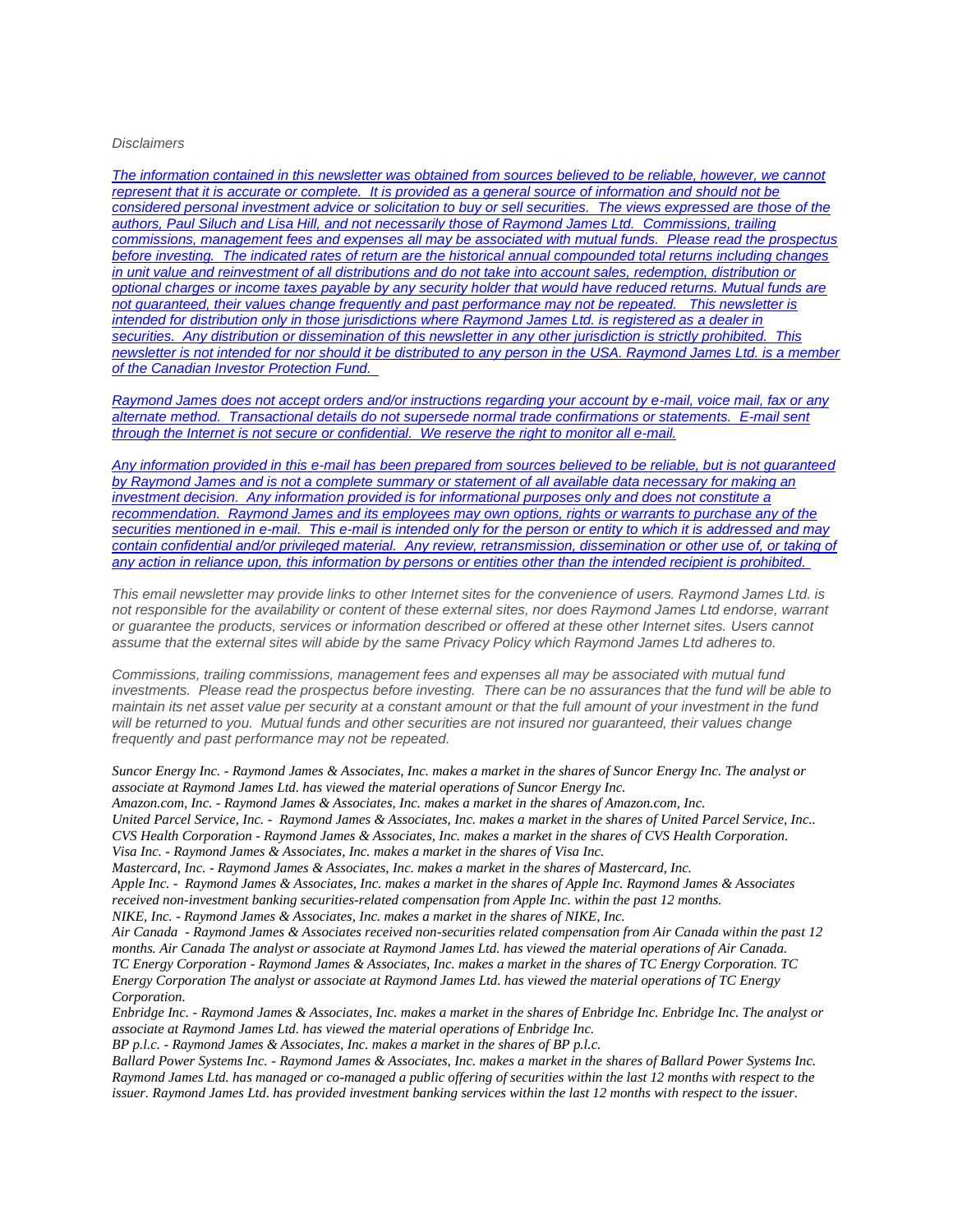*Raymond James Ltd. has received compensation for investment banking services within the past 12 months with respect to the issuer. The analyst or associate at Raymond James Ltd. has viewed the material operations of Ballard Power Systems Inc.*

*Prices shown as of November 12th, 2020*

You are receiving this message because our records indicate that you have requested this information. If you no *longer wish to receive research from Raymond James, please reply to this message with unsubscribe in the subject line and include your name and/or company name in the message. Additional Risk and Disclosure information, as well as more information on the Raymond James rating system and suitability categories, is available at [www.rjcapitalmarkets.com/Disclosures/Index.](https://eur04.safelinks.protection.outlook.com/?url=https%3A%2F%2Furldefense.proofpoint.com%2Fv2%2Furl%3Fu%3Dhttps-3A__nam11.safelinks.protection.outlook.com_-3Furl-3Dhttps-253A-252F-252Fowa-2Dkel.raymondjames.ca-252Fowa-252Fredir.aspx-253FSURL-253DxhOB4gpVfLOskwdkUL9L2f18Fq4IG2rgvMfuIIX7BlwZiacj7DPTCGgAdAB0AHAAOgAvAC8AdwB3AHcALgByAGoAYwBhAHAAaQB0AGEAbABtAGEAcgBrAGUAdABzAC4AYwBvAG0ALwBEAGkAcwBjAGwAbwBzAHUAcgBlAHMALwBJAG4AZABlAHgA-2526URL-253Dhttp-25253a-25252f-25252fwww.rjcapitalmarkets.com-25252fDisclosures-25252fIndex-26data-3D02-257C01-257C-257Cc172461ecbee4482512908d85e8192cf-257C84df9e7fe9f640afb435aaaaaaaaaaaa-257C1-257C0-257C637363258183655664-26sdata-3DoIGN-252B1v-252BJNQ-252BZPo1ywEHtDOfbELe3OmLG-252FFg-252FM3Utoc-253D-26reserved-3D0%26d%3DDwMF-g%26c%3DK3dQCUGiI1B95NJ6cl3GoyhMW2dvBOfimZA-83UXll0%26r%3D_6MBBSGYsFznIBwslhTiqBKEz4pHUCTd_9tbh_EpUMY%26m%3D7qOaEnVxLdGuCP74qXGTNk9xkBSFm8R3CYYmRfTv9PQ%26s%3DDBdK_pzBuQHicYmhkDa-8JlRVcVl-oi24aL_wseaH40%26e%3D&data=02%7C01%7C%7C8a16eb9ab3cc4e585bab08d86b14e24b%7C84df9e7fe9f640afb435aaaaaaaaaaaa%7C1%7C0%7C637377085227594375&sdata=vgGto1%2FhV2xjMnN%2FKDjJX5uFHJYLmdfONSg1ff%2FTQzY%3D&reserved=0)*

\_\_\_\_\_\_\_\_\_\_\_\_\_\_\_\_\_\_\_\_\_\_\_\_\_\_\_\_\_\_\_\_\_\_\_\_\_\_\_\_\_\_\_\_\_\_\_\_\_\_\_\_\_\_\_\_\_\_\_\_\_\_\_\_\_\_\_\_\_\_\_\_\_\_\_\_\_\_\_\_\_\_\_\_

\_\_\_\_\_\_\_\_\_\_\_\_\_\_\_\_\_\_\_\_\_\_\_\_\_\_\_\_\_\_\_\_\_\_\_\_\_\_\_\_\_\_\_\_\_\_\_\_\_\_\_\_\_\_\_\_\_\_\_\_\_\_\_\_\_\_\_\_\_\_\_\_\_\_\_\_\_\_\_\_\_\_\_\_

To unsubscribe and no longer receive any email communications from this sender, including information about your account, please either clic[k here](mailto:paul.siluch@raymondjames.ca?subject=[UNSUBSCRIBE]&body=I%20wish%20to%20unsubscribe%20from%20all%20commercial%20electronic%20messages%20from%20this%20sender.%20%20There%20may%20be%20other%20employees%20or%20agents%20within%20Raymond%20James%20which%20communicate%20with%20me%20electronically%20and%20I%20understand%20that%20I%20may%20unsubscribe%20from%20these%20senders%20separately.) or send a reply email to the sender with [UNSUBSCRIBE] in the subject line.

Pour vous désabonner de cet expéditeur soit clique[r ici](mailto:paul.siluch@raymondjames.ca?subject=[UNSUBSCRIBE]&body=Je%20souhaite%20me%20désinscrire%20de%20tous%20les%20messages%20électroniques%20commerciaux.%20Il%20peut%20y%20avoir%20d) ou envoyer un e-mail de réponse à l'expéditeur avec [UNSUBSCRIBE] dans la ligne d'objet.

This message and any attachments are intended only for the use of the addressee or their authorized representative. It may contain information that is privileged and/or confidential. Any unauthorized dissemination, distribution or copying of this communication or any part thereof, in any form whatsoever is strictly prohibited. If you have received this communication in error, please delete permanently the original e-mail and attachments, destroy all hard copies that may exist, and notify the sender immediately. Raymond James may monitor and review the content of all email communications. Trade instructions by email or voicemail will not be accepted or acted upon. Please contact us directly by telephone to place trades. Unless otherwise stated, opinions expressed in this email are those of the author and are not endorsed by Raymond James. Raymond James accepts no liability for any errors, omissions, loss or damage arising from the content, transmission or receipt of this email. The designation Raymond James, mentioned in this notice and disclaimer, refers to and include the following divisions and entities: Raymond James Ltd., a member of the Investment Industry Regulatory Organization of Canada (IIROC) and of the Canadian Investor Protection Fund (CIPF); its divisions 3Macs, MacDougall, MacDougall & MacTier and Raymond James Correspondent Services; and its subsidiaries: Raymond James Financial Planning Ltd. registered as a life insurance agency in all provinces except the province of Québec where it is registered as Financial Services Firm with the Autorité des marchés financiers (AMF); Raymond James Investment Counsel Ltd., a firm primarily regulated and governed by the British Columbia Securities Commission but registered and regulated by securities commissions in other Canadian provinces, and also regulated by the U.S. Securities and Exchange Commission; Raymond James Trust (Canada), a trust company regulated by the Office of the Superintendent of Financial Institutions (OSFI); and, Raymond James Trust (Québec) Ltd., a trust company regulated by the AMF.

Ce message ainsi que le ou les fichiers qui y sont joints sont à l'usage exclusif du destinataire ci-dessus ou de son mandataire autorisé. Cette communication pourrait contenir de l'information privilégiée et confidentielle. Toute diffusion, distribution ou reproduction non autorisée de cette communication électronique, en tout ou en partie, sous quelque forme que ce soit, est strictement interdite. Si vous avez reçu cette communication et toute pièce jointe par erreur, veuillez les supprimer de façon permanente de vos systèmes, en détruire toute copie et en informer immédiatement l'expéditeur. Raymond James peut surveiller et examiner le contenu de toutes les communications électroniques. Les instructions portant sur des opérations, communiquées par courriel ou dans une boîte vocale, ne seront pas acceptées, ni exécutées. Veuillez communiquer avec nous directement par

\_\_\_\_\_\_\_\_\_\_\_\_\_\_\_\_\_\_\_\_\_\_\_\_\_\_\_\_\_\_\_\_\_\_\_\_\_\_\_\_\_\_\_\_\_\_\_\_\_\_\_\_\_\_\_\_\_\_\_\_\_\_\_\_\_\_\_\_\_\_\_\_\_\_\_\_\_\_\_\_\_\_\_\_

\_\_\_\_\_\_\_\_\_\_\_\_\_\_\_\_\_\_\_\_\_\_\_\_\_\_\_\_\_\_\_\_\_\_\_\_\_\_\_\_\_\_\_\_\_\_\_\_\_\_\_\_\_\_\_\_\_\_\_\_\_\_\_\_\_\_\_\_\_\_\_\_\_\_\_\_\_\_\_\_\_\_\_\_